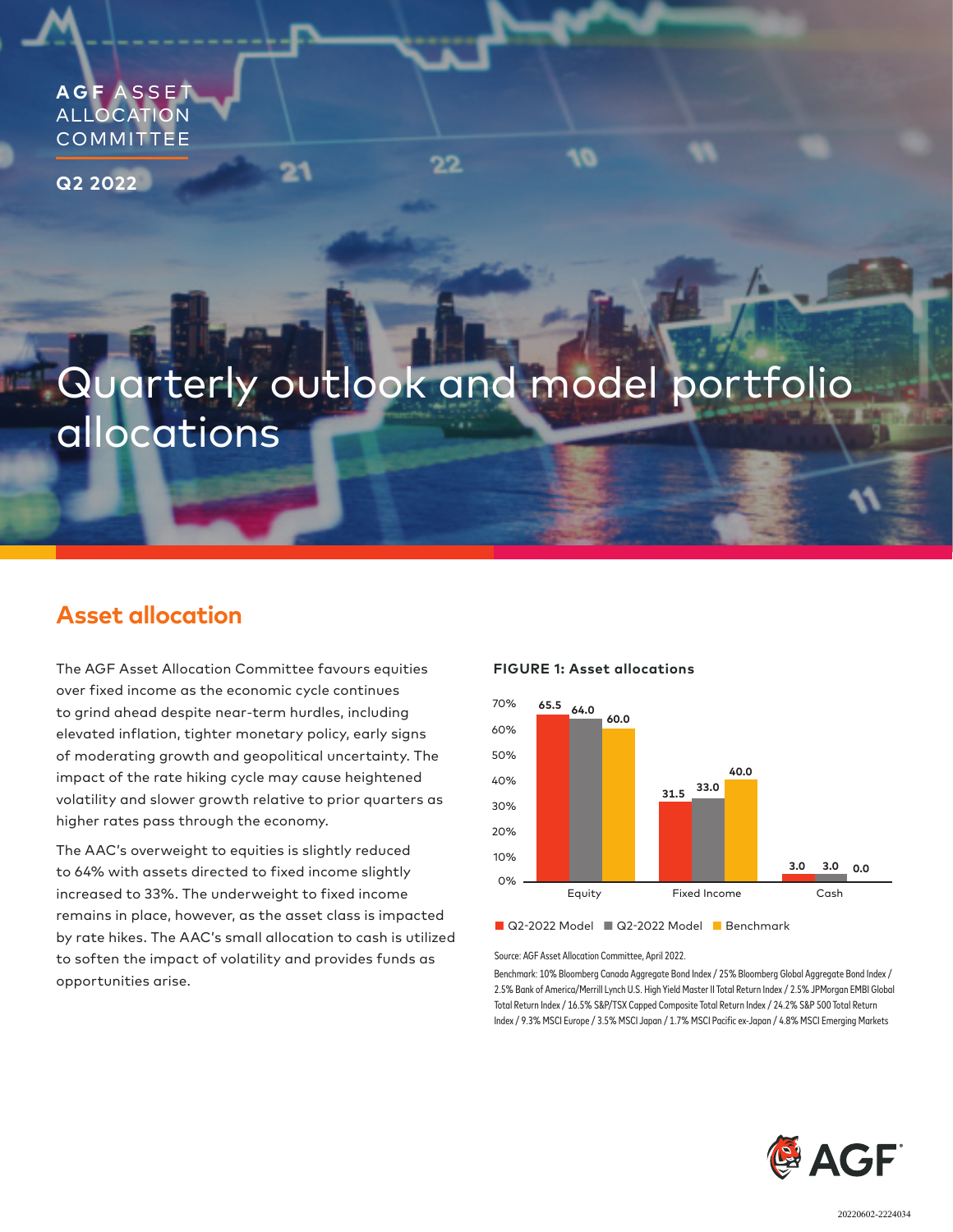



# **Q2-2022 market outlook – portfolio applications**

### **Equity**

- Improvements in supply chain issues and COVID concerns could support equity growth
- Developed markets are preferred, though prospects for emerging markets are also constructive
- Higher commodity prices support Canada, given its robust energy and materials sectors
- U.S. markets are adjusting for policy measures, but corporate earnings and a resilient consumer continue to support the market
- Europe is well positioned with its value-tilted markets, recent underperformance, and relatively accommodative central bank. However, geopolitical uncertainty, high inflation readings and falling confidence should begin to impact growth expectations
- Shipping bottlenecks and a slowing China will continue to impact Asia Pacific Markets (ex-Japan) in the near term
- Japan tends to excel during rising rate environments and valuations are relatively attractive, though government policies and rising fuel costs could weigh on performance

## **Fixed Income**

- Central bank activity will continue to impact rate-sensitive bonds; however, a significant amount of tightening was priced into the market during the quarter
- Longer duration investment-grade corporate bonds are sensitive to rising yields
- The economic backdrop remains supportive for 'coupon clipping' in high yield bonds
- Emerging markets offer higher yields but are susceptible to a global growth slowdown and persistent inflation

### **Cash**

• A moderate allocation to cash softens the impact of volatility and provides liquidity should tactical opportunities arise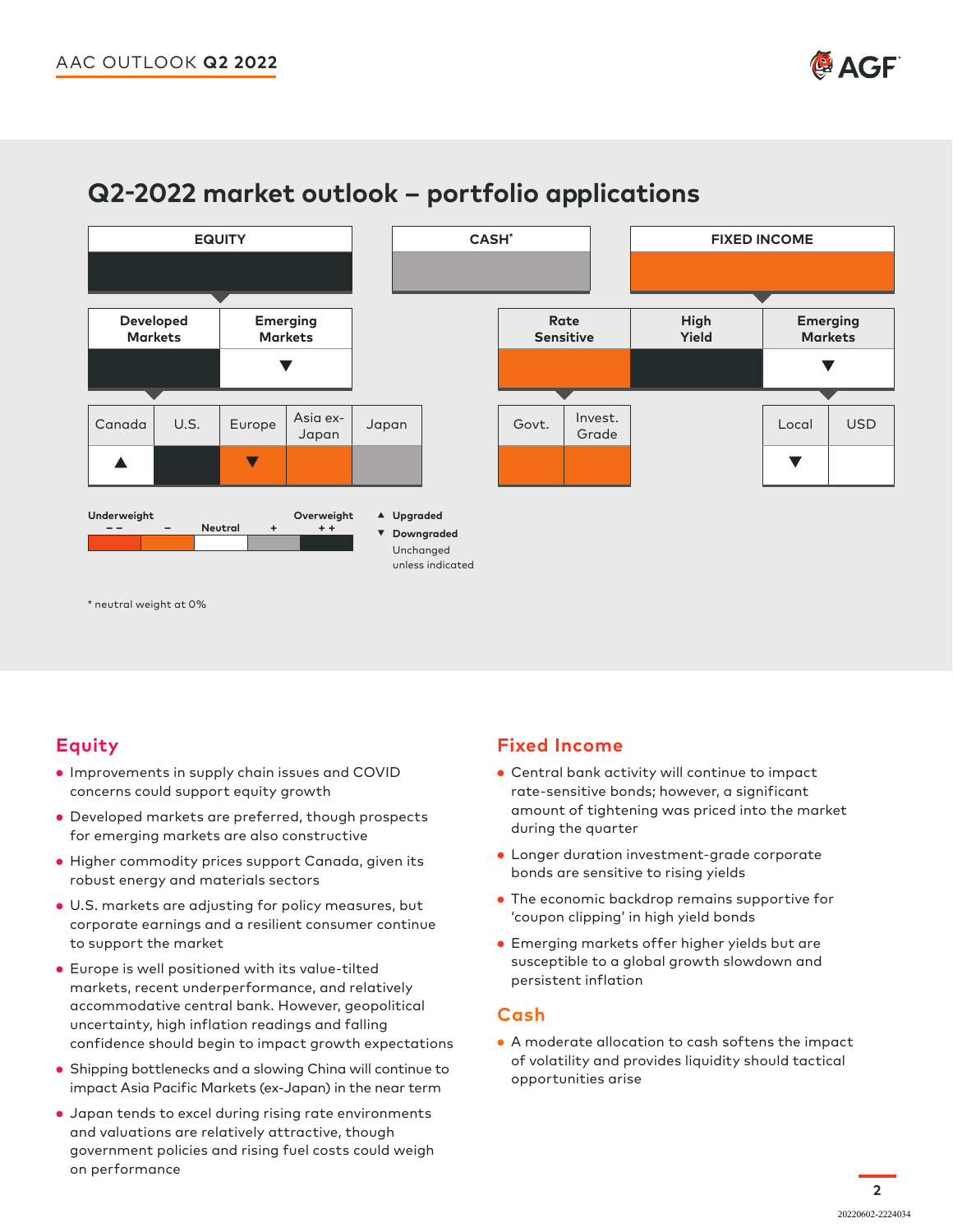

# **Equity allocation**

The Committee's overweight to equities is trimmed as high inflation is leading central banks around the world to withdraw monetary support. Nevertheless, a backdrop of easing supply chain issues in some countries and COVIDrelated setbacks could be supportive of market growth. Policy error poses a key risk, however, as equity markets have begun to price in more restrictive measures. The U.S. Federal Reserve's (Fed) projected pace of tightening has increased in recent months and will impact economies with lagged effects.

The Ukraine conflict has placed considerable upward pressure on commodity prices in turn leading to higher inflation. Energy prices have surged which is beginning to impact consumer spending and company profitability. Moreover, food prices have also moved higher, disproportionately impacting lower income consumers and developing nations. Higher food prices in turn increase the risk of social unrest in many parts of the world.

Equity market strength also hinges on the fight against COVID-19. While many countries have managed to shrug off Omicron cases, strict containment measures in China could delay supply chain resolution. Meanwhile, the U.S. and others are witnessing a partial hand-off from goods to services. Measures of mobility and employment, for example, are witnessing a further shift from the manufacturing economy to the services economy, as pentup demand for experiences is unleashed.

With less dependency on positive COVID progress and inflation sensitivity, developed markets (DM) are preferred over emerging markets (EM) though the prospects for both are positive for the upcoming quarter. Further easing of supply chain issues and more broad economic reopening would be supportive of developed markets. However, DM's face the economic impacts of a rate hiking cycle, which is a journey several EM's embarked on quarters ago.

Canada's Energy and Materials sectors benefit from higher commodities prices, and the global reopening trade and concerns over supply should be supportive of performance. The Committee has again added to Canadian equities, brining the country to a neutral level relative to other developed markets. Nevertheless, the view on Canada is tempered given strong recent

performance relative to other markets and the size of the financial sector.

U.S. equity markets are adjusting for policy-restricted growth after several quarters of policy-supported growth. Moreover, many companies are adjusting to higher rates as well as higher input costs which is pressuring margins. Nevertheless, the committee expects positive earnings, adequate liquidity and company buybacks could balance actions from the Fed. Moreover, many state and local governments, consumers and companies are flush with cash which will support growth moving forward. As a result, the U.S. continues to be among the most favoured markets.

Europe benefits from its value-tilted markets and a central bank that has remained more accommodative among developed economies. Nevertheless, the Committee's overweight is reduced to an underweight as performance in Europe is more dependent on the health of the global trade, and rampant inflation is impacting company margins and consumer confidence. Further, geopolitical uncertainty is heightened along with associated concerns over prolonged high energy prices and vulnerable supplies.

Shipping bottlenecks related to widespread lockdowns in China will continue to impact the short-term outlook for Asia Pacific markets (ex-Japan). Although the earnings outlook is still reasonable and countries such as Australia and Singapore are well positioned for the economic backdrop, the overall region's underweight position is unchanged as greater near-term opportunities are found in other developed markets.

Japanese equities have excelled during rising rate cycles historically and valuations are relatively attractive. In addition, the Bank of Japan is expected to provide more support versus other central banks as inflation is less evident. The Committee's favourable view is tempered by the state of Japan's government, however, as it is unclear how long Kishida will retain influence and the multiplier effect of fiscal spending is expected to be low. In addition, business confidence is questionable as supply chain disruptions may remain and the Japanese economy is geared to global trade.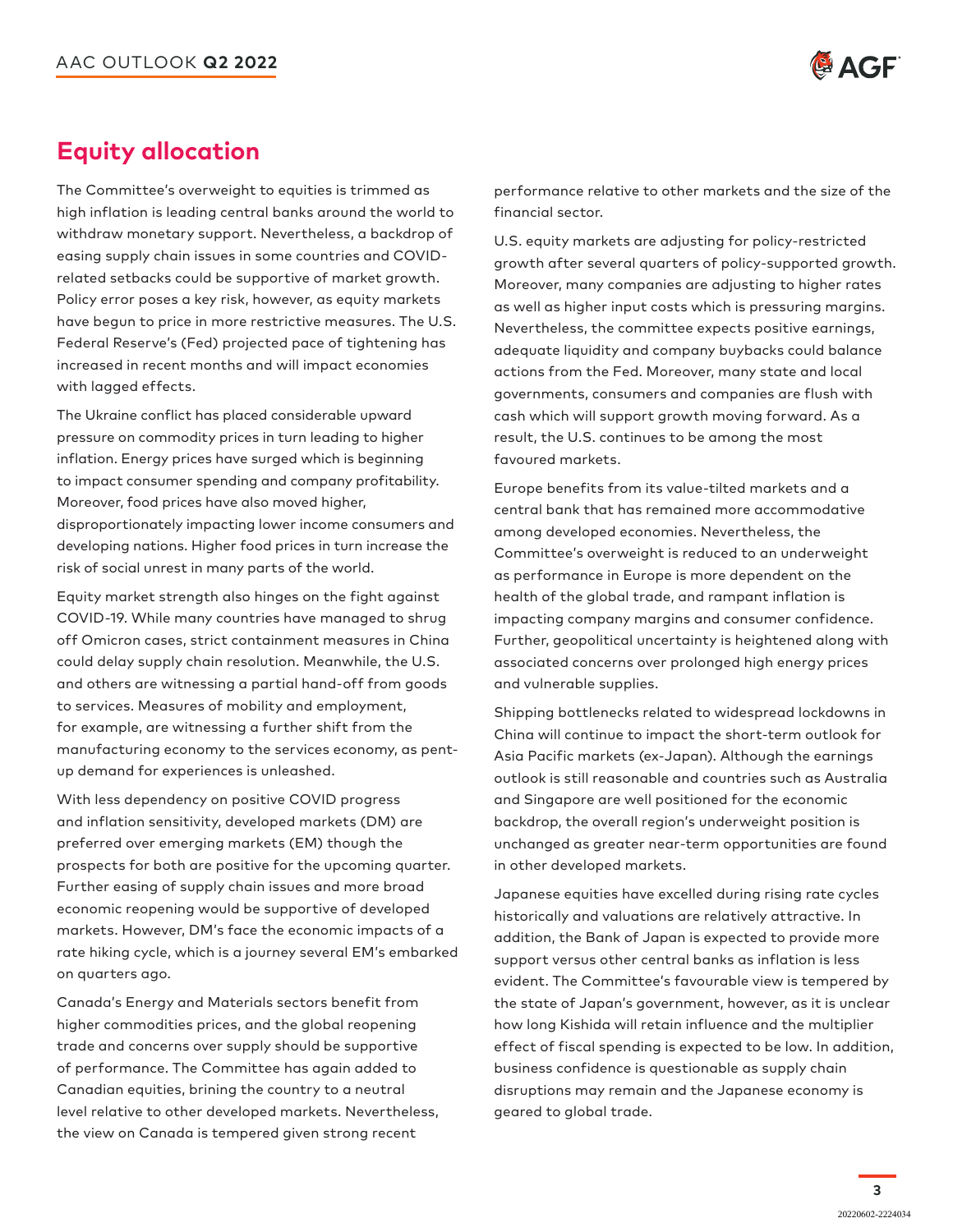### AAC OUTLOOK **Q2 2022**





#### **FIGURE 2: Equity allocations**

Source: AGF Asset Allocation Committee, April 2022.

Benchmark: 16.5% S&P/TSX Capped Composite Total Return Index / 24.2% S&P 500 Total Return Index / 9.3% MSCI Europe / 3.5% MSCI Japan / 1.7% MSCI Pacific ex-Japan / 4.8% MSCI Emerging Markets

# **Fixed income allocation**

Allocation to fixed income is slightly increased but the Committee's underweight position remains in place. The asset class will likely be defined by central bank activity and the fight to calm inflationary issues in 2022. A welltelegraphed path towards interest rate targets could soften damage to government bond markets. Moreover, higher yields in the short end have already been priced in leading to a curve flattening, which may begin to reverse course. If company fundamentals remain constructive and elevated volatility dissipates, high yield bonds offer upside potential. Emerging markets offer more attractive yields than developed markets, however a slower pace of economic growth combined with more aggressive monetary tightening could pose a challenging backdrop in the upcoming quarter.

The Committee has slightly added to Canadian and global sovereign bonds as aggressive central bank measures have already been significantly priced into the market and inflation projections may begin to soften. However, ratesensitive categories are meaningfully underweight relative to the benchmark index as persistent inflation could result in further negative price action. With projections from the Fed and others trailing market expectations, risk of a policy misstep is heightened.

The allocation to U.S. high yield bonds is modestly reduced, however the category remains most favoured relative to other fixed income assets. Slower economic growth may temper returns, but current levels remain supportive and elevated volatility appears to be dissipating. This backdrop should produce rangebound credit spreads and extend the 'coupon clipping' market Canada United States Europe Asia Pacific (ex-Japan) Japan Emerging markets for high yield bonds. Investment grade corporate bonds may experience similar conditions, however the category's longer duration nature results in greater sensitivity to the move in rates.

> The Committee's view towards emerging market bonds is neutral. These countries offer higher yields relative to developed markets, however the category is more sensitive to a slowdown in global growth. Persistent inflation may also warrant further central bank intervention. In addition, a hawkish Fed and U.S. dollar strength present further headwinds to EM debt. Externaldenominated EM debt is slightly better positioned than local-denominated EM debt, in our view.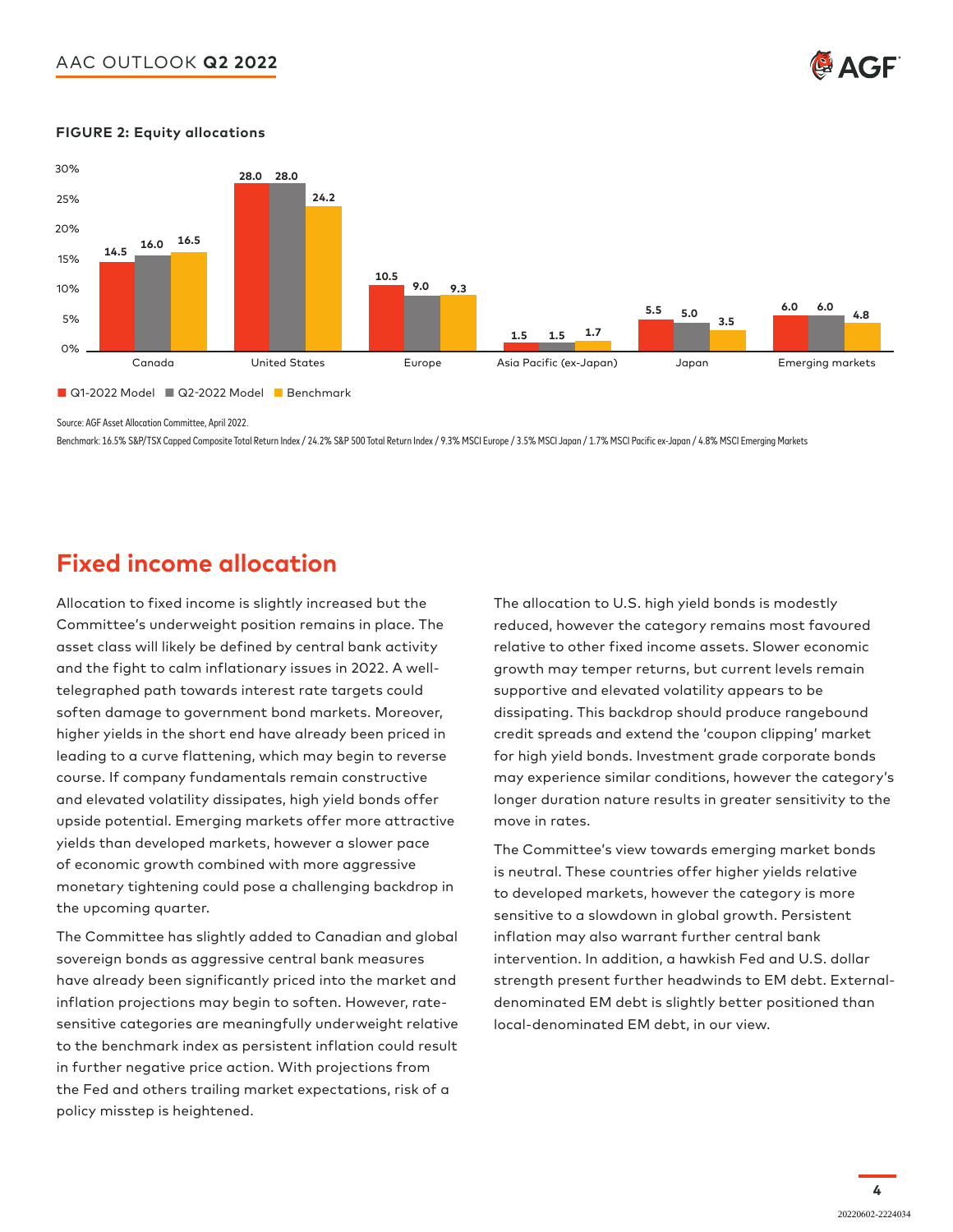### AAC OUTLOOK **Q2 2022**



#### **FIGURE 3: Fixed Income allocations**



Source: AGF Asset Allocation Committee, April 2022. Benchmark: 10% Bloomberg Canada Aggregate Bond Index / 25% Bond Index / 25% Bank of America/Merrill Lynch U.S. High Yield Master II Total Return Index / 2.5% JPMorgan EMBI Global Total Return Index

# **Q1 2022 economic recap**

The first quarter of 2022 saw increased volatility and a downturn in markets as the world grappled with the conflict between Russia and Ukraine, higher inflation, and the ramifications on interest rates and economic growth. hifications on interest rates and economic growth.  $\qquad$  of a series of 50bps hikes in May and June to start.

The invasion of Ukraine generated a supply driven shock to many key commodities including energy, fertilizer, and food prices, which reverberated throughout global markets. The U.S. benchmark oil price moved up from \$73 USD a barrel to \$99, pushing gasoline higher and leading to concerns over consumer demand destruction. In Europe, the price of natural gas burst higher, creating headwinds for industrial companies in countries such as Germany.

Neither geopolitical uncertainty nor COVID-19 concerns managed to materially alter the course of central banks in their plans to raise interest rates moving forward. Thirteen EM central banks raised policy rates during the quarter. The U.S. Federal Reserve Board (Fed) and other central banks turned more hawkish to fight inflationary pressures, which drove bond yields higher. Inflation was broad-based across countries and components, with global headline inflation increasing 5.1% and core inflation rising 3.6% year-over-year, both at two-decade highs. Meanwhile U.S. consumer inflation reached 8.5% and the job market continued to recover with the unemployment rate declining to 3.8%, giving the Fed the green light to

raise rates. Consequently, market participants increased their expectations of central bank rate hikes as the quarter progressed, increasingly pricing in the possibility

Canada's economic reopening proceeded and was given additional life as most commodities received a strong bid. Like the Fed, the Bank of Canada (BoC) adopted a less accommodative posture and began its hiking cycle. Economic data was supportive of this, as the unemployment rate improved to 5.8%, just shy of the pre-pandemic low. While lagging the U.S., inflation still increased to 6.7% providing further support for the BoC's decision.

Most European economies continued their gradual recovery in part with greater accommodative support relative to other developed market central banks. The resurgence of COVID-19 concerns and supply chain issues took a back seat to the war in the Ukraine. With a heavy reliance on Russian energy imports, Europe experienced a significant spike in both producer and consumer inflation as well as declines in sentiment.

While other advanced economies struggled with price pressures, Japan's inflation rate ended the quarter at 1.2% despite ultra-accommodative policy. Political uncertainty remained, however, with concerns of how